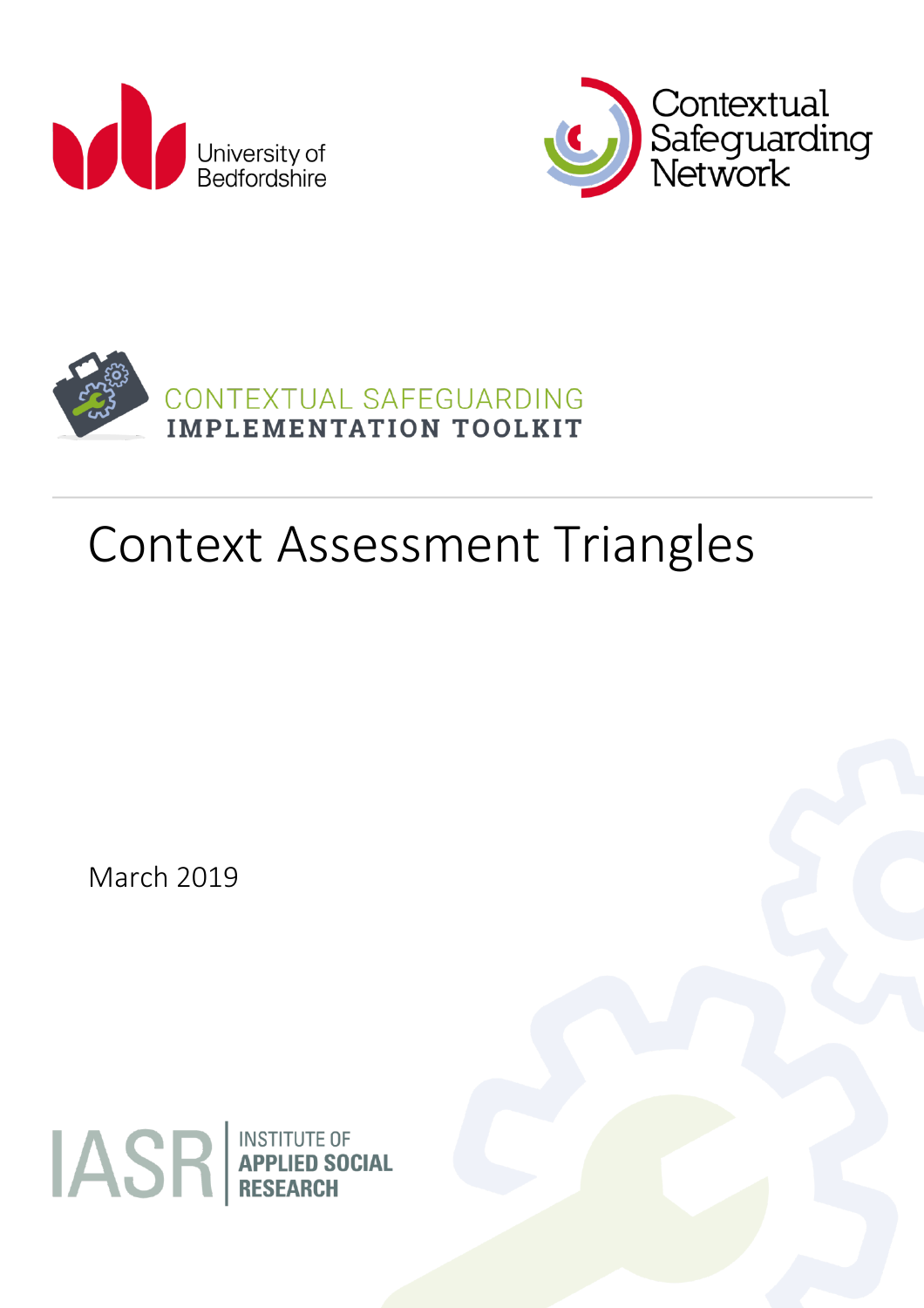### **Background**

Traditionally approaches to child protection have focussed on children and their families. As such, the frameworks and methods used when assessing children have focussed predominantly on individual children and their families. In *Working Together* Child and Family assessments are supported with an assessment triangle which outlines three key elements of assessment: The Child's Development Needs, Parenting Capacity and Family and Environmental Factors (Figure one below).



Figure One: Child and Family Assessment (Working Together, 2018)

In Contextual Safeguarding, we are asking practitioners to consider contexts beyond individual children and their families. At tier two, assessments consider different issues, such as those related to schools, peer groups and neighbourhoods. As such, practitioners need frameworks that support them to consider factors that may be different to those in a traditional child and family assessment.

To support this work we have developed three new assessment triangles: one for schools, peers and neighbourhoods. These triangles are aligned with the original assessment framework but include elements we recognise as important to assessing contexts, gained through our work in neighbourhoods, schools and with peer groups. This document provides printable versions of all three guides but individual guides for a thorough review of the assessment methods needed to complete context assessments for a school, neighbourhood and peer group assessment are available in the Assessment section of this toolkit under Tier 2. Each triangle includes a breakdown of some example questions/ areas of focus to be used as a guide.



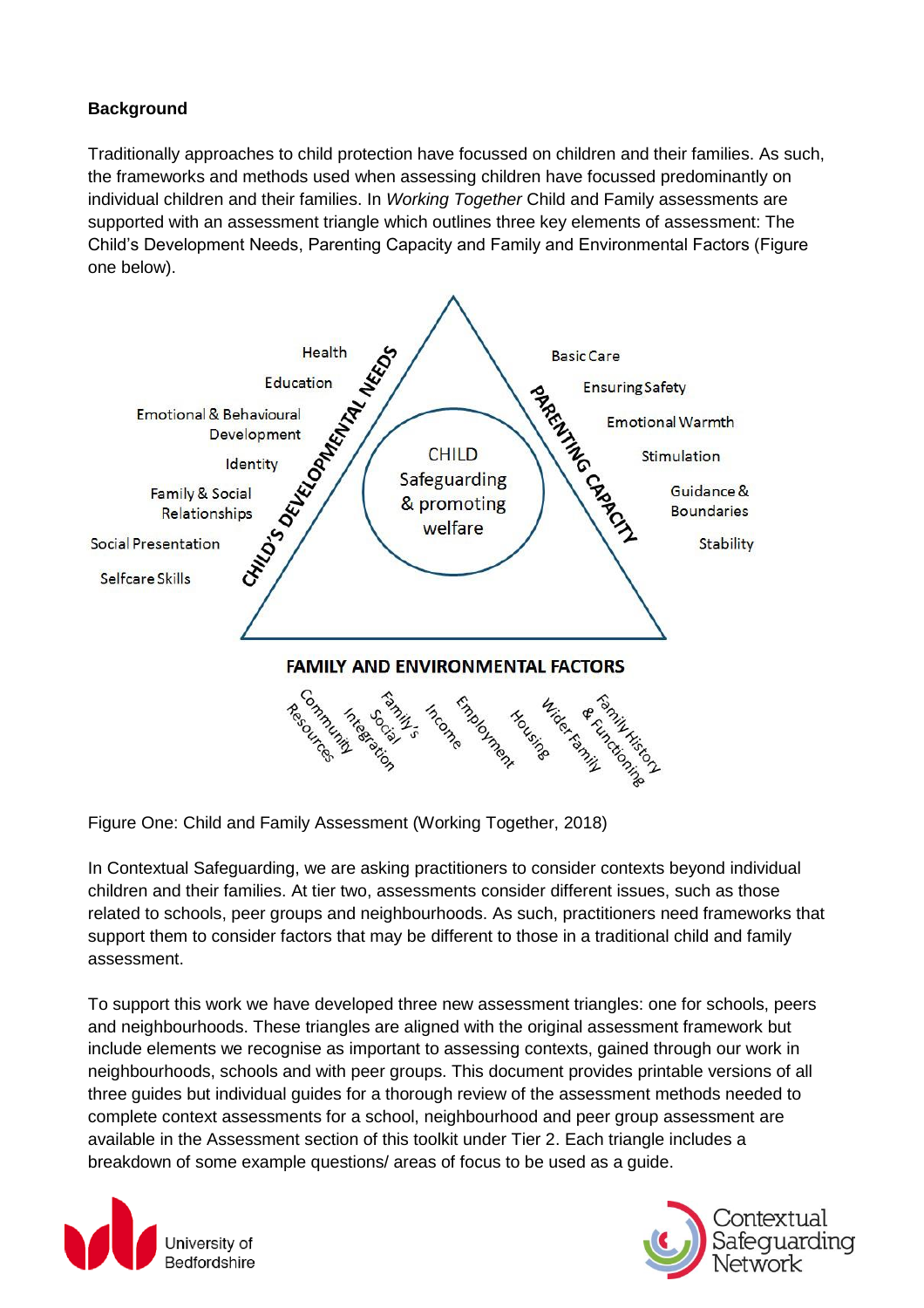#### **Schools**



Figure Two: School assessment triangle (Lloyd, Walker & Firmin, 2018)



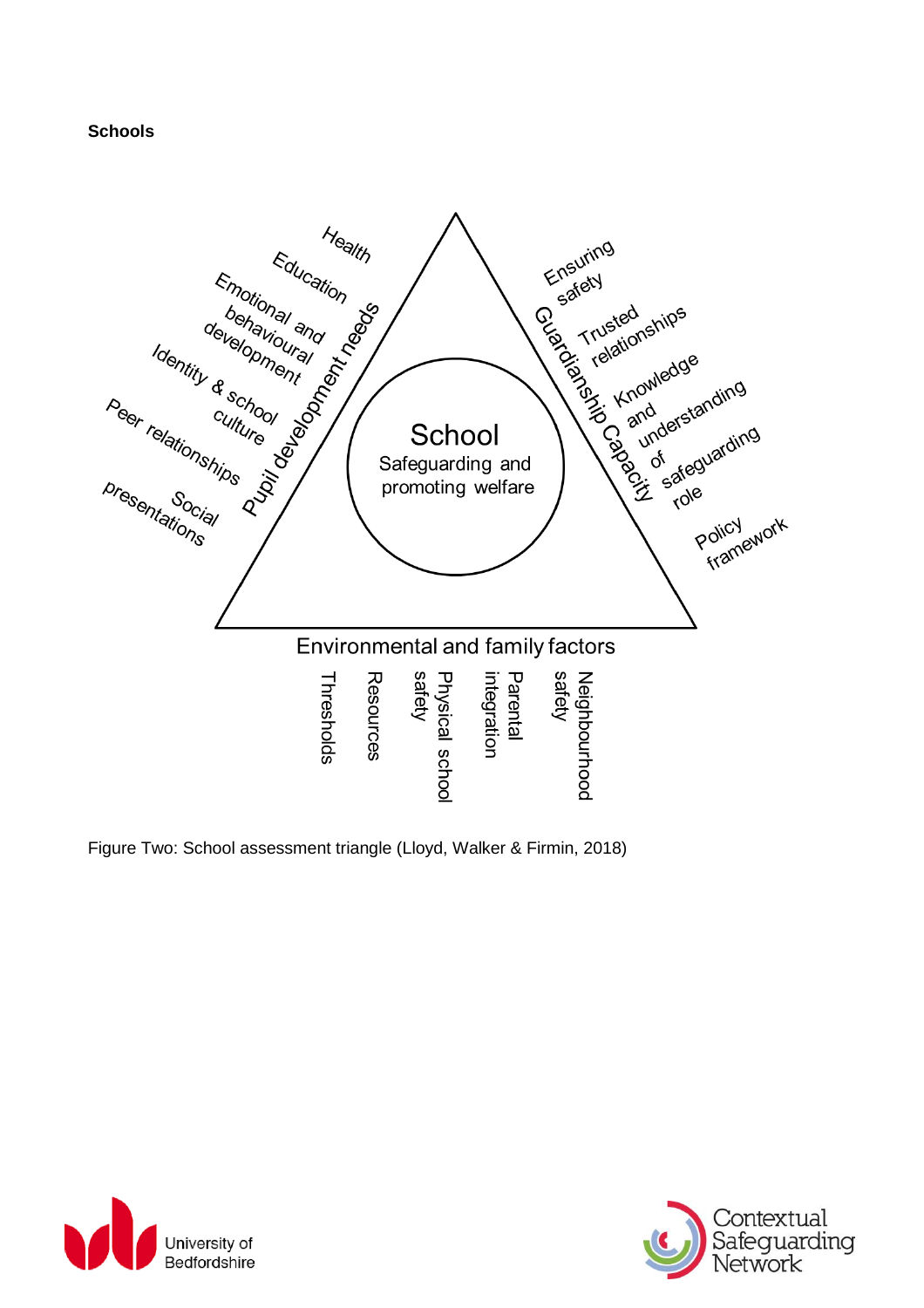#### **School Assessment**

|                                | Health                 | Are there health concerns affecting the wider student population?             |
|--------------------------------|------------------------|-------------------------------------------------------------------------------|
|                                |                        | Consider mental health, sexual health                                         |
|                                | Education              | What education is provided to students relating to wellbeing and              |
|                                |                        | safeguarding?                                                                 |
|                                |                        | Is there a robust sex and relationships curriculum?                           |
|                                |                        | Is SRE integrated across subjects?                                            |
|                                |                        | What opportunities do students have to learn about current                    |
|                                |                        | issues that may be affecting students, e.g. consent, abuse                    |
|                                |                        | through image sharing, safety, etc.                                           |
|                                | <b>Emotional and</b>   | The moods and emotional regulation of the students                            |
|                                | Behavioural            | If focused on a particular peer group in a school how does the                |
|                                | Development            | group respond to different issues?                                            |
|                                |                        | How is the behaviour of students responded to by the school i.e.<br>$\bullet$ |
|                                |                        | punitive or through welfare responses?                                        |
| <b>Pupil Development Needs</b> | Identity and           | How they view themselves                                                      |
|                                | school culture         | What is the ethos of the school?                                              |
|                                |                        | Are harmful sexual behaviours/gendered ideas normalised?<br>$\bullet$         |
|                                |                        | Do students and staff support each other?                                     |
|                                | Peer                   | What are interactions like between students?                                  |
|                                |                        |                                                                               |
|                                |                        |                                                                               |
|                                | relationships          | How do students respond to issues affecting students i.e.<br>$\bullet$        |
|                                |                        | through support or isolation and retaliation?<br>$\bullet$                    |
|                                |                        | Are there mechanisms to support and intervene safely when                     |
|                                |                        | harm occurs i.e. through bystander programmes or peer<br>mentoring?           |
|                                |                        |                                                                               |
|                                | Social                 | How is a peer group seen?                                                     |
|                                | relationships          | How do others [teachers/other groups/parents/shop keepers]                    |
|                                |                        | see the group?                                                                |
|                                |                        | What are the links and relationships between students (peer                   |
|                                |                        | mapping)                                                                      |
|                                | <b>Ensuring Safety</b> | How do guardians (i.e. teachers, caretakers, local businesses,                |
|                                |                        | non-teaching staff) ensure safety?                                            |
|                                |                        | Who are the guardians?                                                        |
|                                |                        | Are guardians in the school (or those outside) able to ensure                 |
| Capacity                       |                        | safety for students?                                                          |
| Guardianship                   |                        | Do guardians and those with responsibility for the context<br>ensure safety?  |



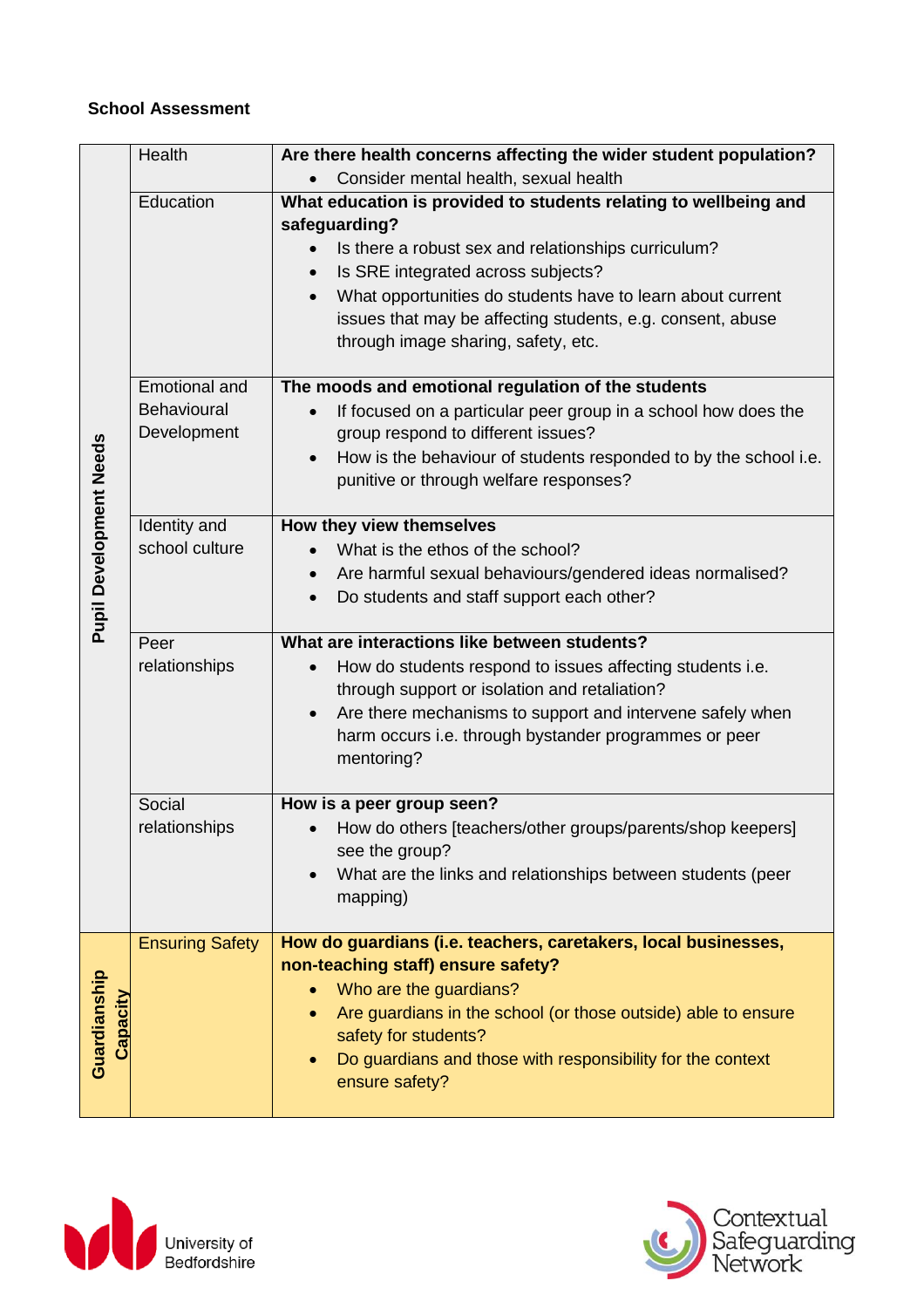|                  | <b>Trusted</b>                 | Do students have relationships with adults in the school that they                                              |
|------------------|--------------------------------|-----------------------------------------------------------------------------------------------------------------|
|                  | relationships                  | trust?                                                                                                          |
|                  |                                | Do students trust teaching staff? If not why?<br>$\bullet$                                                      |
|                  |                                | What options do students have to speak about their problems?<br>$\bullet$                                       |
|                  |                                | Do staff respect confidentiality when responding to issues?<br>$\bullet$                                        |
|                  | Knowledge and<br>understanding | Are guardians aware of their responsibility for safeguarding in<br>this context?                                |
|                  | of safeguarding                | Is there appropriate training for all staff in the school?                                                      |
|                  | role                           | How are guardians responding to harm (i.e. online provider<br>$\bullet$                                         |
|                  |                                | reporting monitoring illegal activity; parents reporting to police if                                           |
|                  |                                | missing; professionals making referrals)                                                                        |
|                  |                                |                                                                                                                 |
|                  | <b>Policy</b><br>framework     | Are there up to date and appropriate policies in place that<br>$\bullet$<br>support all guardians?              |
|                  |                                | Do guardians understand the policy and their role?                                                              |
|                  |                                |                                                                                                                 |
|                  | Neighbourhood                  | How safe do students feel in the local neighbourhood (including                                                 |
|                  | safety                         | online)?                                                                                                        |
|                  |                                | Do students feel safe on their journey to/from school?                                                          |
|                  |                                | Are there issues that area affecting other students/young<br>$\bullet$                                          |
|                  |                                | people in the area locally?                                                                                     |
|                  |                                | How involved are the school in working with local partners who                                                  |
|                  |                                | have responsibility for creating safety in the neighbourhood?                                                   |
|                  |                                | What are students experiences of safety online?<br>$\bullet$                                                    |
|                  |                                | Does the school have policies in place to respond to harm<br>$\bullet$<br>outside the school, including online? |
|                  |                                |                                                                                                                 |
| Family Factors   | Parental                       | How integrated are parents within the school?                                                                   |
|                  | integration                    | Are parents provided with avenues to discuss issues affecting<br>their children?                                |
|                  |                                | Are their opportunities for parents to learn about issues such as                                               |
|                  |                                | online harm, safety, etc.?                                                                                      |
|                  |                                | Are parents supported to speak with other parents whose<br>$\bullet$                                            |
| Environmental an |                                | children may socialise together?                                                                                |
|                  | Physical school                | How safe do students feel in school?                                                                            |
|                  | safety                         | Can students name areas where they feel safe/unsafe?<br>$\bullet$                                               |
|                  |                                | Are there opportunities for students to discuss safety in school?<br>$\bullet$                                  |
|                  |                                | If incidents occur in school are the locations recorded?<br>$\bullet$                                           |
|                  |                                | Does the school make changes to the physical landscape                                                          |
|                  |                                | (closing areas, encouraging use, increasing supervision) in                                                     |
|                  |                                | areas where incidents occur?                                                                                    |



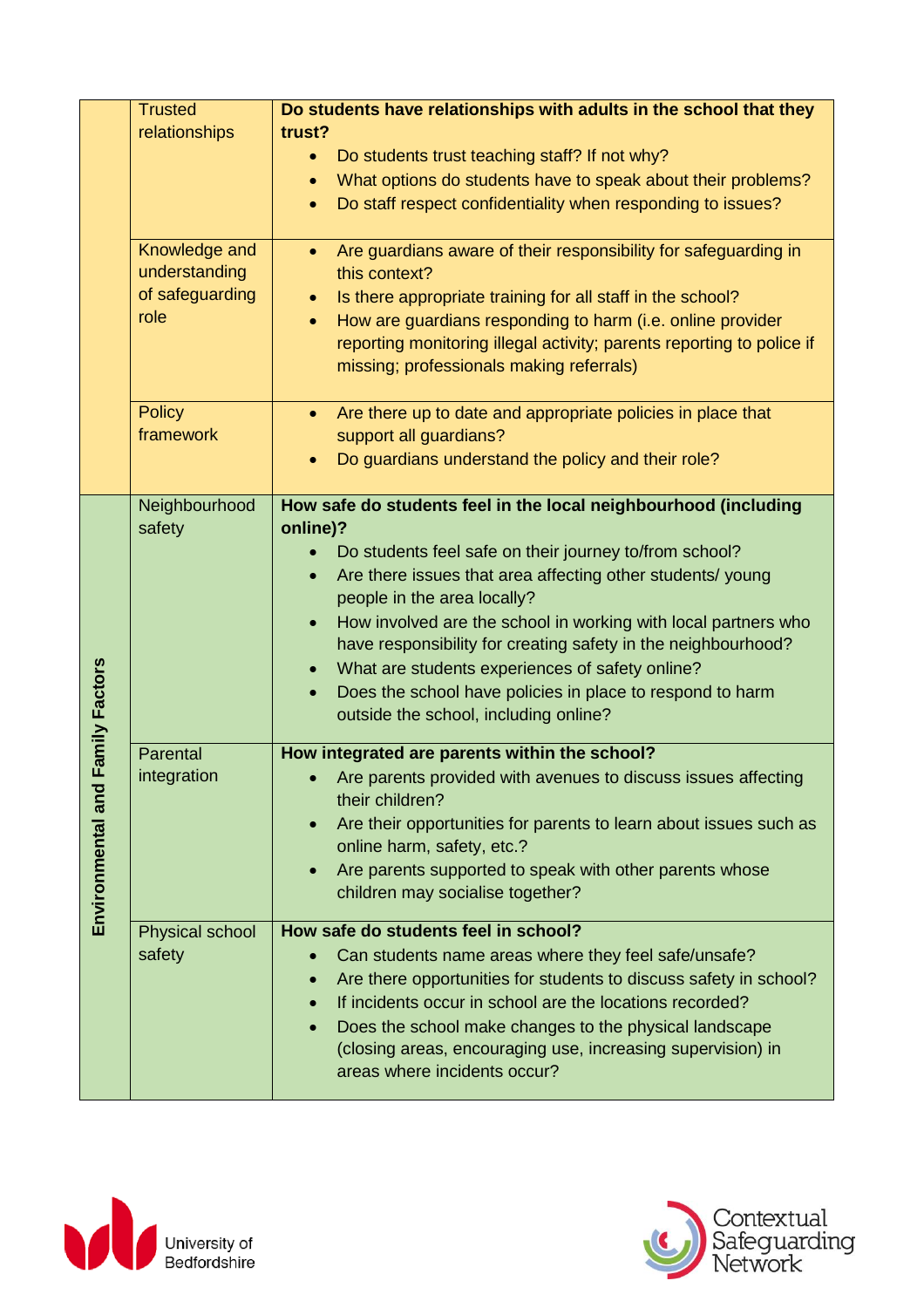|  | <b>Resources</b>  | What resources are available to staff and parents to support<br>students?<br>Is training available?<br>$\bullet$<br>What resources and tools do school staff use?<br>$\bullet$                                        |
|--|-------------------|-----------------------------------------------------------------------------------------------------------------------------------------------------------------------------------------------------------------------|
|  | <b>Thresholds</b> | Are there clear thresholds for responding do harm?<br>• Are staff aware of thresholds for responding to harmful sexual<br>behaviours?<br>• Are schools aware of thresholds used locally by children's social<br>care? |



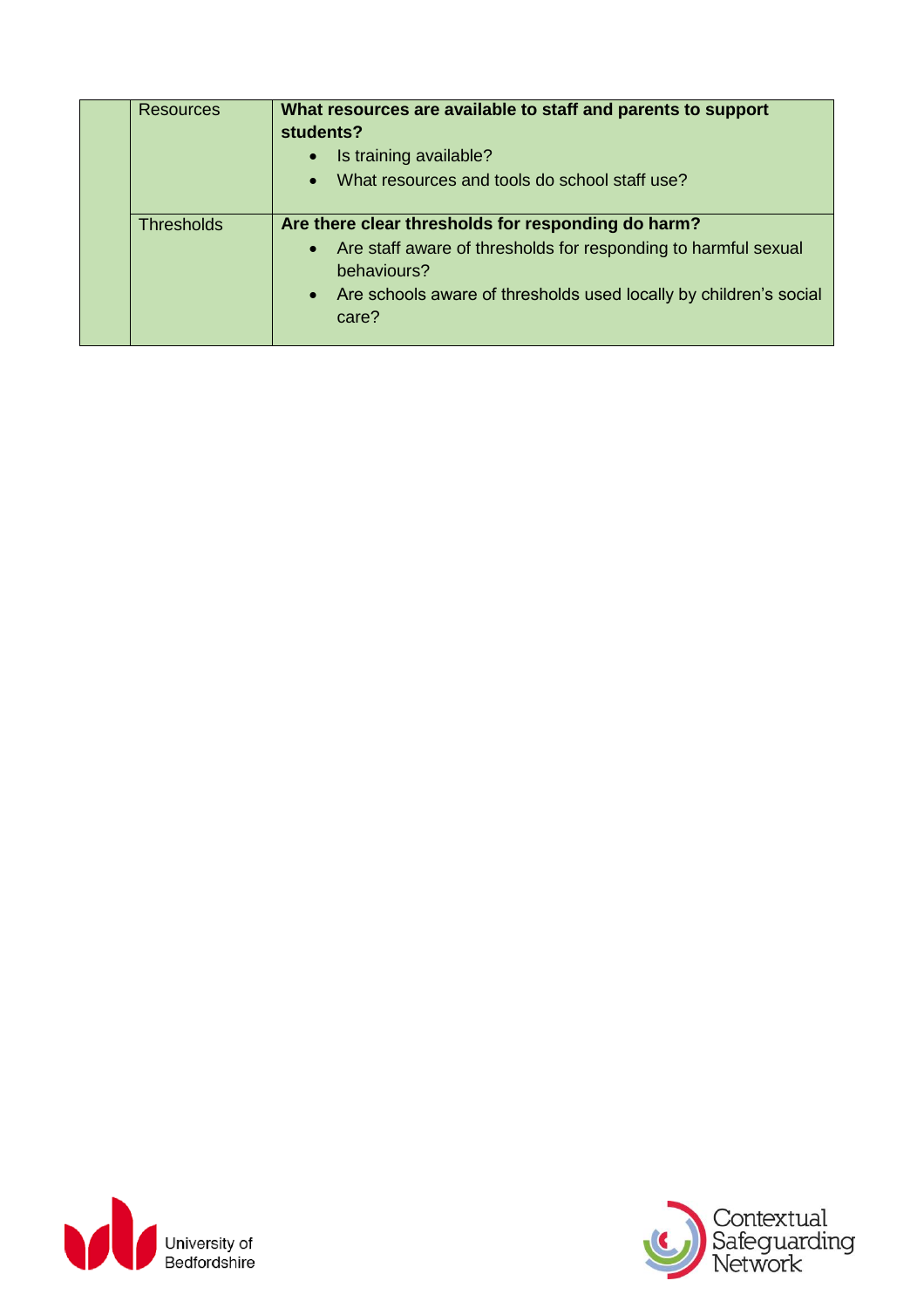#### **Neighbourhood**



Figure three: Neighbourhood assessment triangle (Lloyd, Owens and Firmin, 2019)



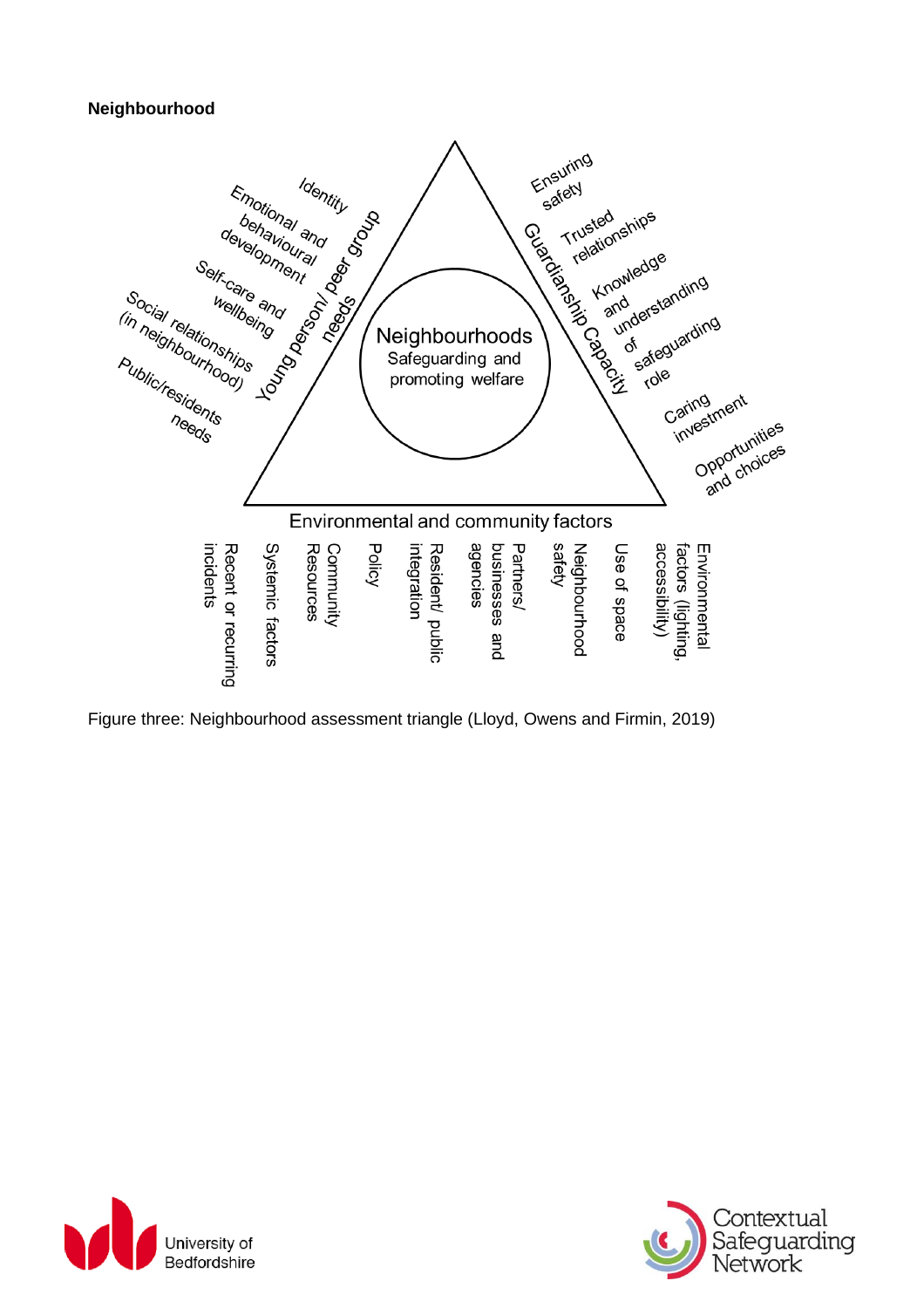## **Neighbourhood Assessment**

|                               | Identity               | How they view themselves                                                  |
|-------------------------------|------------------------|---------------------------------------------------------------------------|
|                               |                        | How does the peer group/young person see themselves?                      |
|                               | <b>Emotional and</b>   | The moods and emotional regulation of the group/young person              |
|                               | behavioural            | If focused on a particular peer group how does the group                  |
|                               | development            | respond to different issues?                                              |
|                               |                        |                                                                           |
|                               | Self-care and          | How does the peer group support each other?<br>$\bullet$                  |
|                               | wellbeing              | Are young people in this area happy?                                      |
|                               |                        | Do young people in this area support each other?                          |
|                               |                        |                                                                           |
| Young person/peer group Needs | Social                 | What are the young person/peer groups relationships within the            |
|                               | relationships          | community?                                                                |
|                               |                        | How do others [teachers/other groups/parents/shop keepers]                |
|                               |                        | see the group/young person?                                               |
|                               |                        | What are the links and relationships between young people in              |
|                               |                        | the neighbourhood (peer mapping)?                                         |
|                               |                        |                                                                           |
|                               | Public/resident's      | What do residents and community members think?                            |
|                               | needs                  | What issues do local community members care about?                        |
|                               |                        | What are the relations like between adults and young people?<br>$\bullet$ |
|                               |                        | What do community think is working well/ what would they like             |
|                               |                        | to see change?                                                            |
|                               | <b>Ensuring safety</b> | How do guardians (i.e. teachers, caretakers, local businesses,            |
|                               |                        | non-teaching staff) ensure safety?                                        |
|                               |                        | Who are the guardians?<br>$\bullet$                                       |
|                               |                        | Are guardians in the local area able to ensure safety for                 |
|                               |                        | students?                                                                 |
|                               |                        | Do guardians and those with responsibility for the context<br>$\bullet$   |
|                               |                        | ensure safety?                                                            |
|                               |                        |                                                                           |
| <b>Guardianship Capacity</b>  | <b>Trusted</b>         | Do young people have relationships with adults in the                     |
|                               | relationships          | neighbourhood that they trust?                                            |
|                               |                        | Do young people trust adults in the neighbourhood? If not why?            |
|                               |                        | What options do young people have to speak about their                    |
|                               |                        | problems with adults?                                                     |
|                               |                        |                                                                           |
|                               | Knowledge and          | Are guardians aware of their responsibility for safeguarding in           |
|                               | understanding of       | this context?                                                             |
|                               | safeguarding role      | Is there appropriate training for guardians?                              |
|                               |                        | How are guardians responding to harm (i.e. online provider                |
|                               |                        | reporting monitoring illegal activity; parents reporting to police if     |
|                               |                        | missing; professionals making referrals)?                                 |
|                               |                        |                                                                           |



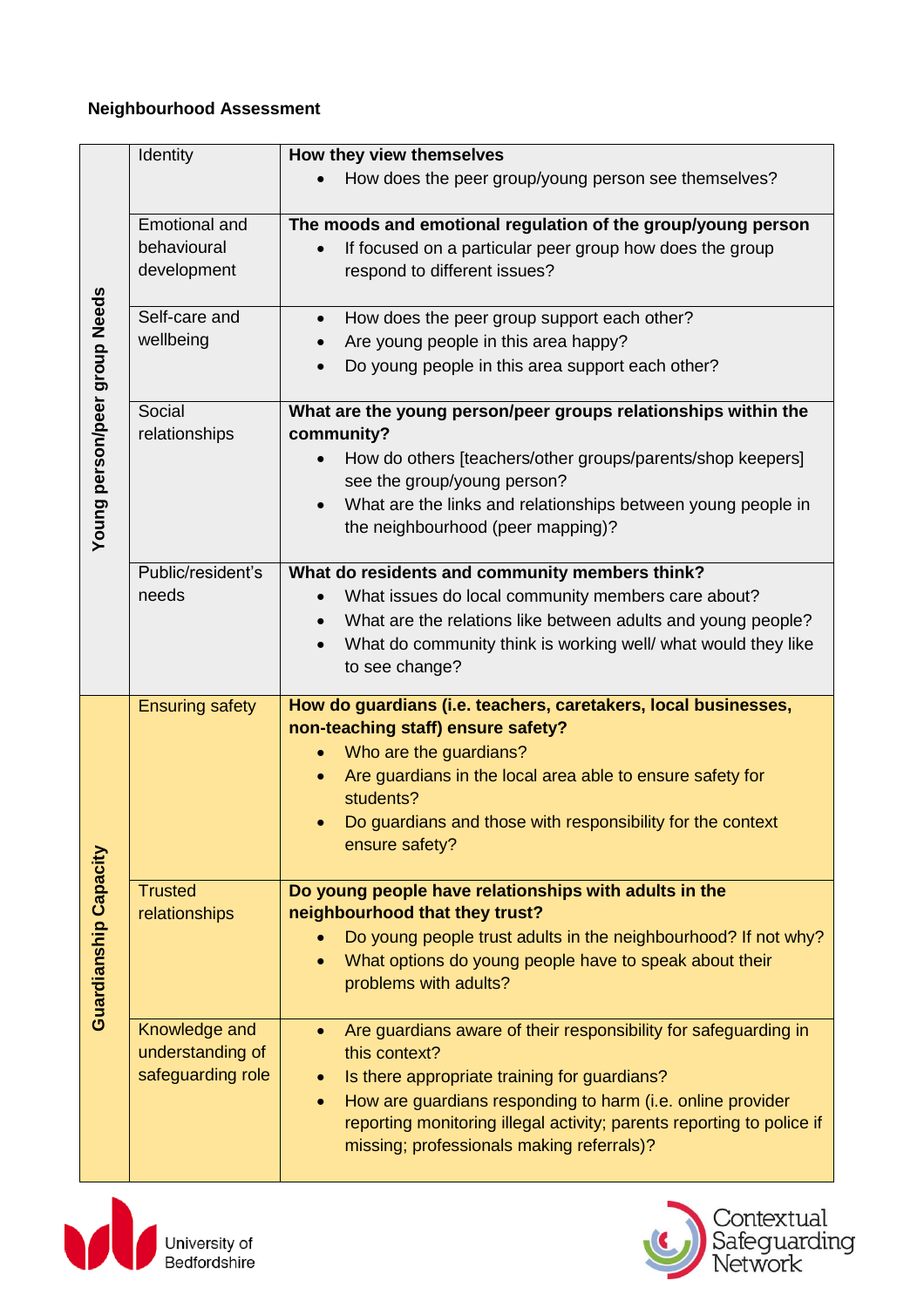|                                      | Caring<br>investment                    | Are there adults in the neighbourhood who care about and are<br>$\bullet$<br>invested in the welfare of young people?<br>Do young people know who these are and feel able to access<br>$\bullet$<br>them?                                                                                            |
|--------------------------------------|-----------------------------------------|------------------------------------------------------------------------------------------------------------------------------------------------------------------------------------------------------------------------------------------------------------------------------------------------------|
|                                      | <b>Opportunities</b><br>and choices     | Are young people are exposed to a range of ideas and<br>$\bullet$<br>opportunities to give them choices about their lives?                                                                                                                                                                           |
| ental and Family Factors<br>Environm | Environmental<br>factors                | What is the physical design and layout?<br>What aspects of the physical landscape/layout might impact<br>safety?<br>Is the area open with opportunities for supervision, or are there<br>secluded areas (e.g. lack of lighting, overgrown bushes) that<br>may facilitate harm?                       |
|                                      | Use of space                            | What is the space used for?<br>Are there positive activities?<br>What evidence is there of harm? E.g. alcohol use, selling of<br>drugs, etc.                                                                                                                                                         |
|                                      | Neighbourhood<br>safety                 | How safe do adults and young people feel in the neighbourhood<br>(including online)?<br>Are there issues that area affecting other young people in the<br>area locally?<br>What might impact young people and adults feelings of safety?                                                             |
|                                      | Partners,<br>businesses and<br>agencies | Who operates within the area?<br>What provision is there for young people? (e.g. youth provision,<br>detached youth work)<br>What agencies have involvement in the area - police, licensing,<br>etc.<br>What businesses operate and what involvement do they have<br>with children and young people? |
|                                      | Resident/public<br>integration          | Are residents and public views considered?<br>$\bullet$<br>Do residents have opportunities to become involved and<br>support young people?<br>Are their opportunities for residents/the public to learn about<br>$\bullet$<br>issues such as online harm, safety, etc.?                              |
|                                      | <b>Policy</b>                           | What policies are relevant to the neighbourhood area?<br>Do local business and agency policies have issues relating to<br>safeguarding children?<br>Do local agencies include policies relating to safeguarding in<br>neighbourhood contexts?                                                        |
|                                      | Community<br>resources                  | What community resources are available?                                                                                                                                                                                                                                                              |



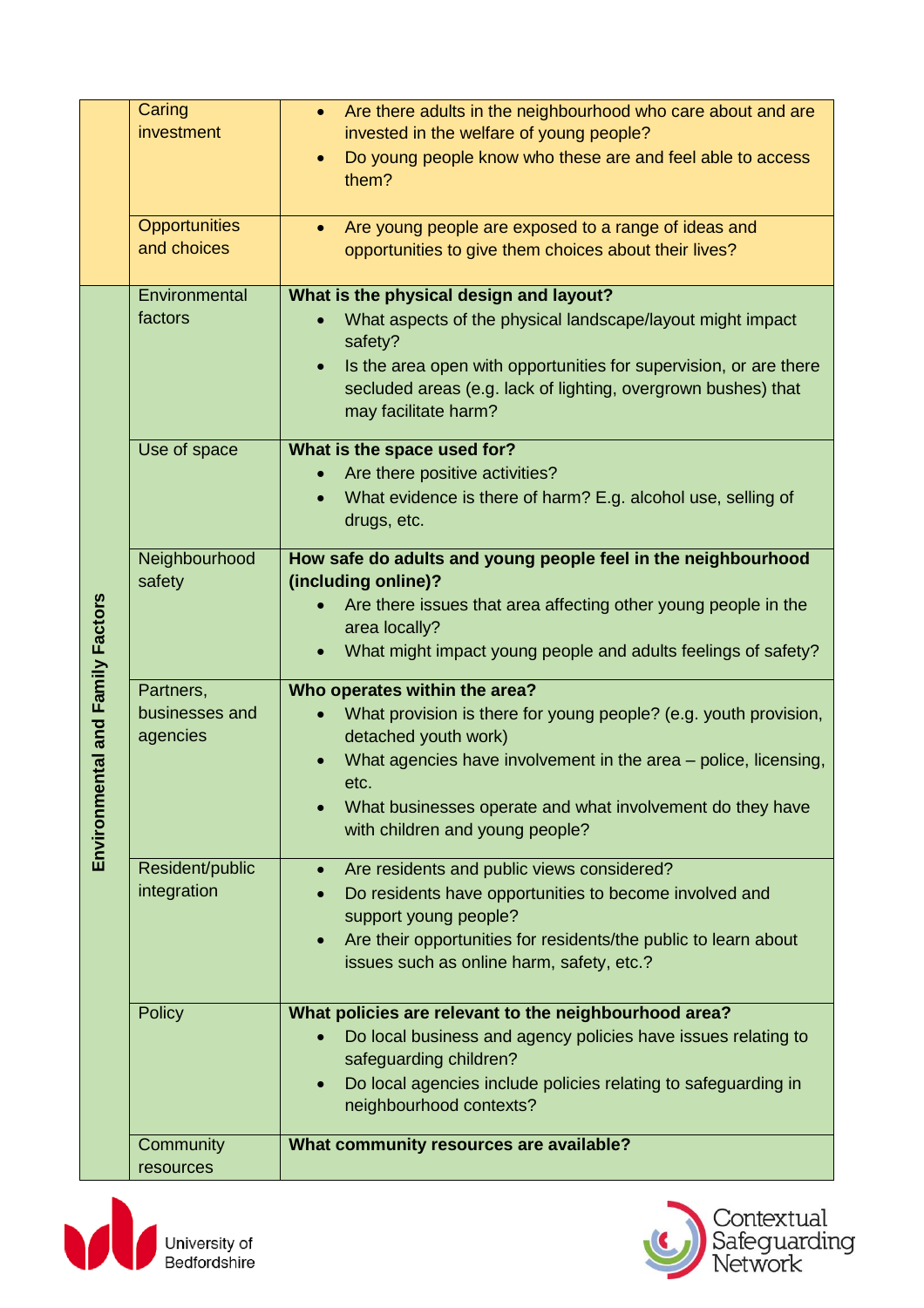| <b>Systemic factors</b>                    | What broader systemic issues may be impacting the area?<br>Do issues such as racism, poverty, inequality impact young<br>$\bullet$<br>people's access to safe neighbourhoods?                                                                                    |
|--------------------------------------------|------------------------------------------------------------------------------------------------------------------------------------------------------------------------------------------------------------------------------------------------------------------|
| Recent or<br>recurring<br><i>incidents</i> | Have there been any current or recent events?<br>Are trends and issues recorded?<br>$\bullet$<br>What recent issues might affect young people, for example a<br>$\bullet$<br>recent bereavement in the area, or crime.                                           |
| <b>Thresholds</b>                          | Are there clear thresholds for responding to harm?<br>Are those working in the area aware of thresholds for<br>$\bullet$<br>responding to harmful sexual behaviours?<br>Are agencies aware of thresholds used locally by children's<br>$\bullet$<br>social care? |



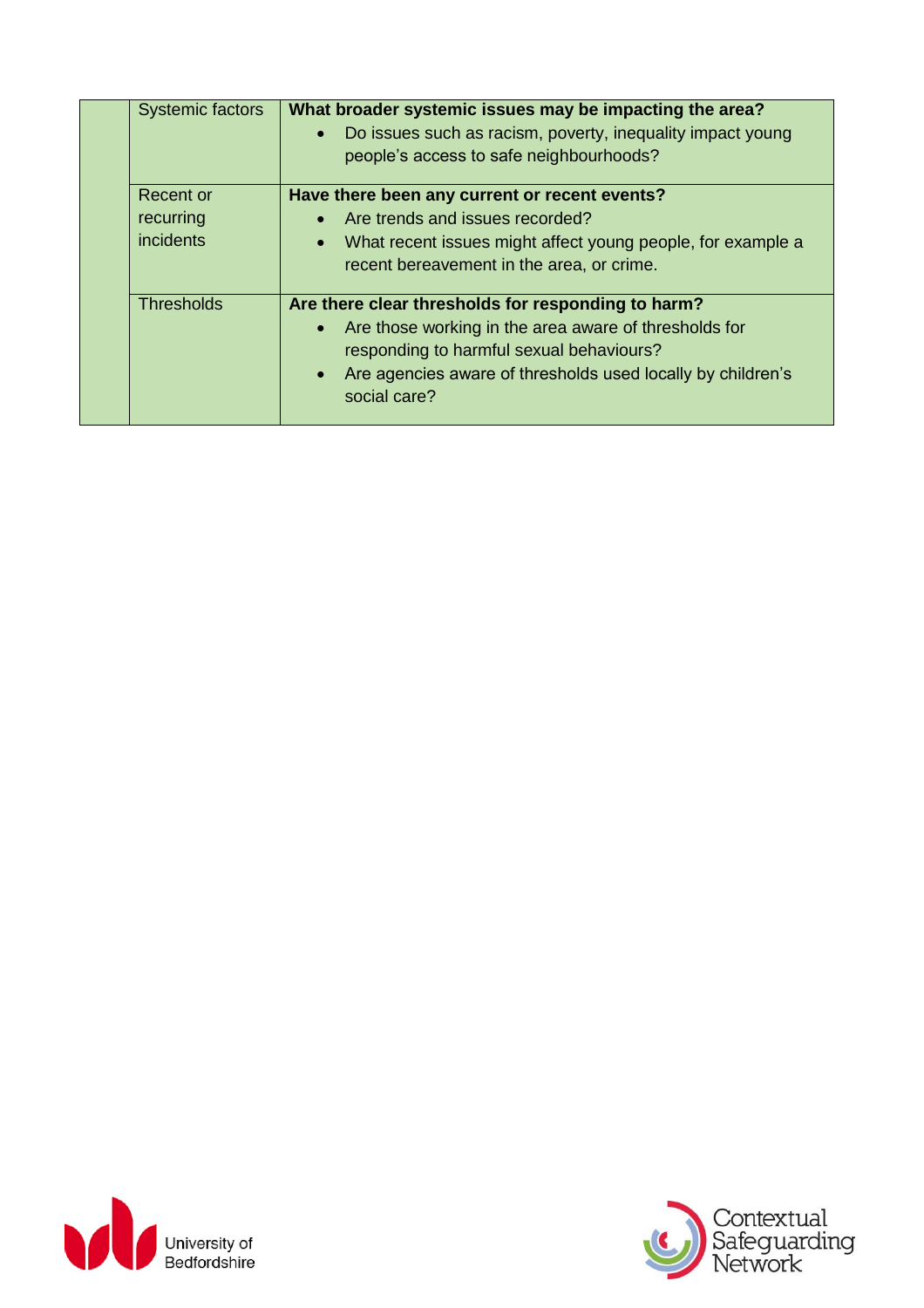#### **Peers**



Figure three: Peer assessment triangle (Lloyd, Balci, Firmin and Owens, 2019)



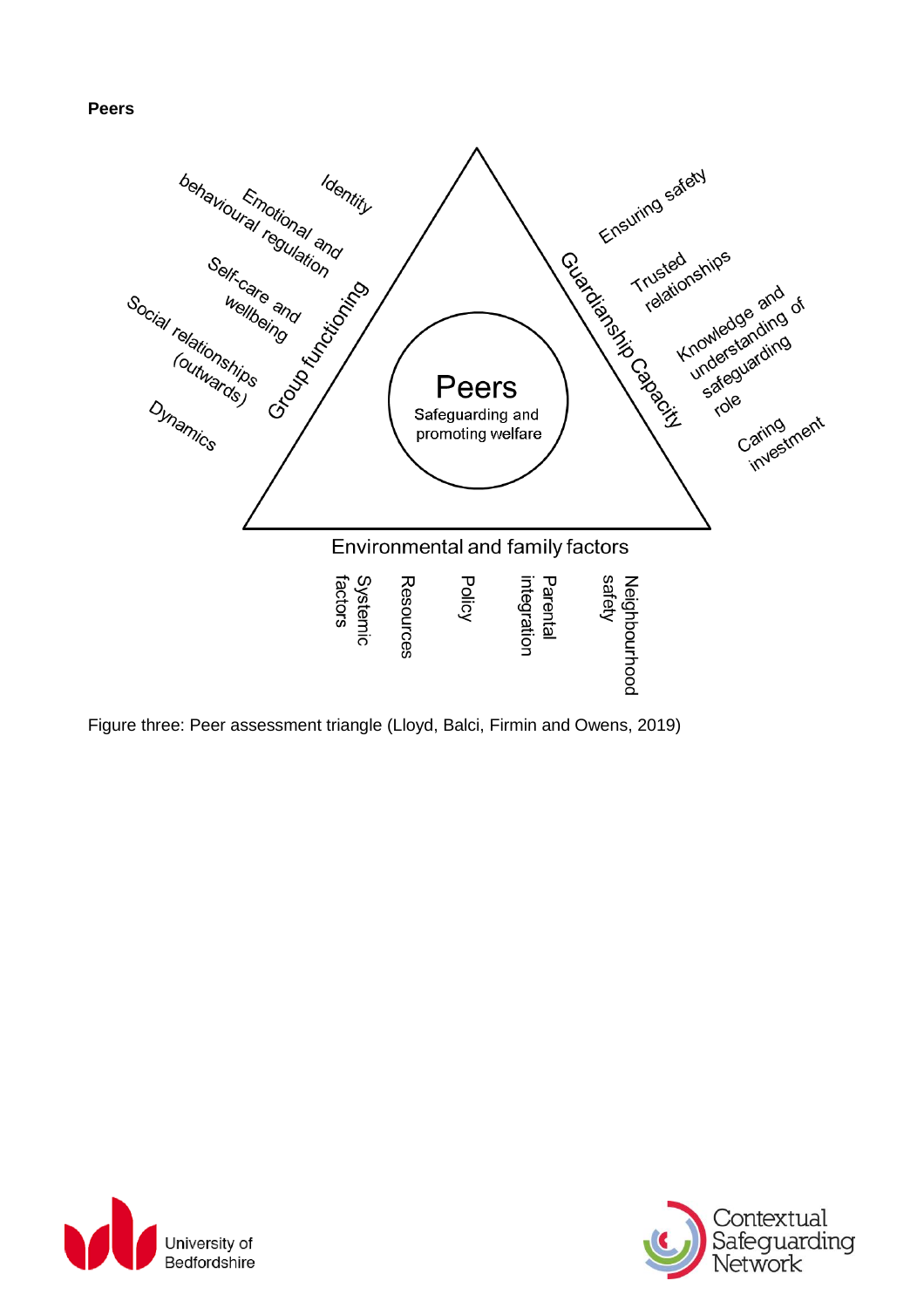# **Peer assessment (questions for young people)**

|                      | Identity                    | How they view themselves                                                                                                                                                                                                                                                                                                                                                     |
|----------------------|-----------------------------|------------------------------------------------------------------------------------------------------------------------------------------------------------------------------------------------------------------------------------------------------------------------------------------------------------------------------------------------------------------------------|
|                      |                             | Would you say you are a 'group'? Or something else?<br>$\bullet$<br>How long have you been 'together'?<br>$\bullet$<br>What things do you have in common?<br>$\bullet$<br>Tell me about how you became friends and a group?<br>$\bullet$<br>If your group was an animal, what sort of animal would it be?<br>$\bullet$<br>What are some of the good things about your group? |
|                      | <b>Emotional and</b>        | The moods and emotional regulation of the group                                                                                                                                                                                                                                                                                                                              |
|                      | behavioural<br>regulation   | What happens when someone is upset in your group?<br>If you think about the sort of moods a person has (ask for<br>$\bullet$<br>responses)what kind of moods are in your group - i.e. is it<br>mostly joking and fun, or mostly serious talk, mostly worried<br>talk?                                                                                                        |
|                      | Self-care and               | How the group looks after itself                                                                                                                                                                                                                                                                                                                                             |
| Group functioning    | wellbeing                   | How often do you see each other? How much and in what<br>ways are you in contact with each other online?<br>Do you sometimes need a break from each other? What<br>$\bullet$<br>happens then?                                                                                                                                                                                |
|                      |                             | What happens when you fall out?<br>$\bullet$                                                                                                                                                                                                                                                                                                                                 |
|                      |                             | If you could change something about your group, what would it<br>be?                                                                                                                                                                                                                                                                                                         |
|                      |                             | What would you say you are best at, as a group of friends?<br>What are your best qualities?                                                                                                                                                                                                                                                                                  |
|                      | Social                      | How they are perceived by others                                                                                                                                                                                                                                                                                                                                             |
|                      | relationships<br>(outwards) | How do others [teachers/other groups/parents/shop keepers]<br>see you? Behave towards you?<br>How do they treat you?<br>$\bullet$                                                                                                                                                                                                                                            |
|                      |                             | Are you part of other groups too? What is the relationship<br>between this one and other groups you're in?                                                                                                                                                                                                                                                                   |
|                      | <b>Dynamics</b>             | The inter-personal dynamics in the group                                                                                                                                                                                                                                                                                                                                     |
|                      |                             | Who tends to decide what you do together?<br>$\bullet$                                                                                                                                                                                                                                                                                                                       |
|                      |                             | Would you say you have a 'leader'? What other 'roles' do you                                                                                                                                                                                                                                                                                                                 |
|                      |                             | have?                                                                                                                                                                                                                                                                                                                                                                        |
|                      |                             | Who is the most bossy person in your group?                                                                                                                                                                                                                                                                                                                                  |
|                      | <b>Ensuring safety</b>      | Are all the spaces where the group spends time safe?                                                                                                                                                                                                                                                                                                                         |
| Guardian<br>capacity |                             | Do guardians and those with responsibility for the context                                                                                                                                                                                                                                                                                                                   |
|                      |                             | ensure safety?                                                                                                                                                                                                                                                                                                                                                               |
|                      |                             | If not, do they have the capacity to do so?                                                                                                                                                                                                                                                                                                                                  |